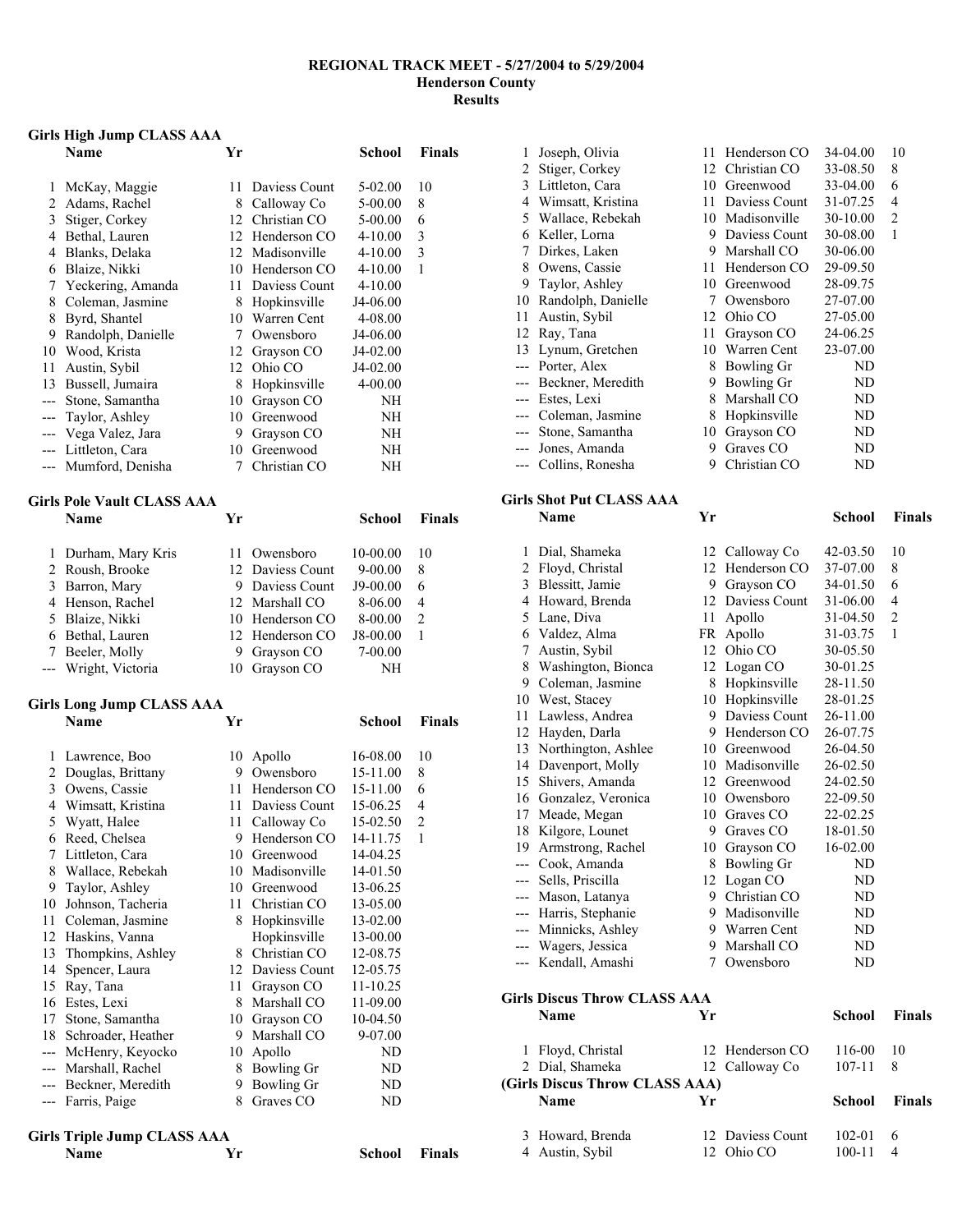#### **REGIONAL TRACK MEET - 5/27/2004 to 5/29/2004 Henderson County Results**

|    | 5 Payne, Kayla        | 11 | Apollo          | 100-08    | 2 |
|----|-----------------------|----|-----------------|-----------|---|
| 6  | Loveless, Andrea      |    | 12 Calloway Co  | $94-09$   | 1 |
| 7  | Lawless, Andrea       | 9  | Daviess Count   | 89-03     |   |
| 8  | Lane, Diva            | 11 | Apollo          | 88-03     |   |
| 9  | Blessitt, Jamie       | 9  | Grayson CO      | 87-09     |   |
|    | 10 Davenport, Molly   | 10 | Madisonville    | 81-11     |   |
| 11 | Hanley, Jama          | 11 | Henderson CO    | 78-01     |   |
|    | 12 Harris, Stephanie  | 9  | Madisonville    | 74-09     |   |
| 13 | Sells, Priscilla      |    | 12 Logan CO     | 74-03     |   |
|    | 14 Shivers, Amanda    |    | 12 Greenwood    | 71-07     |   |
|    | 15 Gonzalez, Veronica |    | 10 Owensboro    | 68-11     |   |
|    | 16 West, Stacey       |    | 10 Hopkinsville | 68-10     |   |
| 17 | Ray, Shawna           | 8  | Grayson CO      | $61-10$   |   |
| 18 | Meade, Megan          | 10 | Graves CO       | 58-04     |   |
| 19 | Saxon, Ashley         | 9  | Hopkinsville    | 56-00     |   |
|    | 20 Kilgore, Lounet    | 9  | Graves CO       | $33 - 02$ |   |

#### **Boys High Jump CLASS AAA**

|       | Name                             | Yr |                  | School        | <b>Finals</b> |  |
|-------|----------------------------------|----|------------------|---------------|---------------|--|
| 1     | Hicks, Matt                      |    | 12 Daviess Count | 6-07.00       | 10            |  |
| 2     | Reeves, Matt                     | 12 | Christian CO     | $6 - 02.00$   | 8             |  |
| 3     | Lynch, Blaine                    | 12 | Hopkinsville     | $6 - 00.00$   | 6             |  |
| 4     | Kindle, Curtis                   | 12 | Apollo           | J6-00.00      | 3             |  |
| 4     | Allred, Brad                     | 11 | Graves CO        | J6-00.00      | 3             |  |
| 6     | Moorman, Jamar                   |    | 12 Owensboro     | J6-00.00      | $\mathbf{1}$  |  |
| 7     | Dossey, Aaron                    | 9  | Calloway Co      | 5-10.00       |               |  |
| 8     | Ladson, Josh                     | 10 | Hopkinsville     | J5-10.00      |               |  |
| 9     | Osborne, Robbie                  | 11 | Logan CO         | 5-08.00       |               |  |
| 9     | Washington, Mardricus            | 11 | Logan CO         | 5-08.00       |               |  |
| 9     | Gatewood, Teinaka                | 12 | Bowling Gr       | 5-08.00       |               |  |
|       | 9 Walker, Brandon                | 8  | Marshall CO      | 5-08.00       |               |  |
| 9     | Larson, Tyler                    | 10 | Marshall CO      | 5-08.00       |               |  |
| 14    | Frick, Jaren                     | 9  | Graves CO        | 5-04.00       |               |  |
| 14    | Baker, Kel                       | 9  | Henderson CO     | 5-04.00       |               |  |
| 14    | Thompson, Lee                    | 12 | Grayson CO       | 5-04.00       |               |  |
| 14    | Smith, Josh                      | 9  | Grayson CO       | 5-04.00       |               |  |
| 18    | Chapman, Vince                   | 10 | Greenwood        | 5-02.00       |               |  |
| ---   | Douglas, Derrick                 | 11 | Owensboro        | NΗ            |               |  |
| ---   | Owens, Lee                       | 10 | Warren Cent      | NH            |               |  |
|       | Howard, David                    | 10 | Apollo           | NΗ            |               |  |
| $---$ | Bussell, Stanley                 | 10 | Christian CO     | NH            |               |  |
|       | <b>Boys Pole Vault CLASS AAA</b> |    |                  |               |               |  |
|       | Name                             | V» |                  | <b>Cohool</b> | Finale        |  |

| oys Pole Vault CLASS AAA |    |               |                                                                                                          |               |
|--------------------------|----|---------------|----------------------------------------------------------------------------------------------------------|---------------|
| Name                     | Yr |               | School                                                                                                   | <b>Finals</b> |
| 1 Smith, Jarrod          |    |               | 13-06.00                                                                                                 | 10            |
| 2 Smith, Chad            |    |               | 12-06.00                                                                                                 | 8             |
| 3 Powell, Kyle           |    |               | 12-00.00                                                                                                 | 6             |
| 4 Ladd, Brian            |    |               | 12-00.00                                                                                                 | 4             |
| 5 Smith, Josh            |    |               | 11-06.00                                                                                                 | 2             |
| 6 Waldron, Nathan        |    |               | 11-00.00                                                                                                 |               |
| 7 Flaspoehler, Caleb     | 9  | Daviess Count | $9 - 00.00$                                                                                              |               |
|                          |    |               | 12 Grayson CO<br>11 Henderson CO<br>9 Henderson CO<br>12 Marshall CO<br>9 Grayson CO<br>12 Daviess Count |               |

| <b>Boys Long Jump CLASS AAA</b> |                    |    |                 |               |                |  |  |
|---------------------------------|--------------------|----|-----------------|---------------|----------------|--|--|
|                                 | <b>Name</b>        | Vr |                 | <b>School</b> | <b>Finals</b>  |  |  |
|                                 | 1 Lynch, Blaine    |    | 12 Hopkinsville | 22-04.75      | - 10           |  |  |
|                                 | 2 Douglas, Derrick |    | 11 Owensboro    | 21-05.25      | 8              |  |  |
|                                 | 3 Gomez, Chris     |    | 12 Greenwood    | $21-01.00$    | 6              |  |  |
|                                 | 4 Moorman, Jamar   |    | 12 Owensboro    | 20-01.00      | $\overline{4}$ |  |  |
|                                 | 5 Butts, Byron     |    | 12 Henderson CO | $20 - 01.00$  | $\mathcal{D}$  |  |  |

| 6     | Osborne, Robbie     |    | 11 Logan CO      | 19-04.25 | 1 |
|-------|---------------------|----|------------------|----------|---|
|       | Reeves, Matt        |    | 12 Christian CO  | 19-00.00 |   |
| 8     | Allred, Brad        | 11 | Graves CO        | 18-11.50 |   |
| 9     | Tucker, Chris       | 9  | Bowling Gr       | 18-08.00 |   |
| 10    | Huynh, Paul         |    | 12 Greenwood     | 18-06.75 |   |
| 11    | Osborne, Brandon B. |    | 12 Logan CO      | 18-06.00 |   |
| 11    | Ladson, Josh        | 10 | Hopkinsville     | 18-06.00 |   |
| 13    | Williams, Alan      | 8  | Marshall CO      | 18-03.00 |   |
| 14    | James, Josh         | 9  | Apollo           | 18-00.25 |   |
|       | 15 Dossey, Aaron    | 9  | Calloway Co      | 17-06.00 |   |
|       | 16 Moseley, Brandon |    | 12 Daviess Count | 17-04.50 |   |
| 17    | Gillham, Jesse      | 9  | Henderson CO     | 17-01.50 |   |
| 18    | Fuqua, John         |    | 12 Ohio CO       | 17-00.00 |   |
| 19    | Espey, Curtis       | 9  | Ohio CO          | 16-11.25 |   |
| 20    | Treesh, Sammy       | 11 | Daviess Count    | 16-10.50 |   |
| 21    | Stembridge, Eric    | 9  | Graves CO        | 16-06.75 |   |
| 22    | Taylor, Jeremy      | 9  | Apollo           | 13-11.25 |   |
| $---$ | Hippler, Brent      |    | 12 Bowling Gr    | ND       |   |

#### **Boys Triple Jump CLASS AAA**

|       | Name                | Yr |               | School       | <b>Finals</b>  |
|-------|---------------------|----|---------------|--------------|----------------|
| 1     | Mason, Cameron      | 11 | Logan CO      | 43-11.00     | 10             |
| 2     | Smith, Jarrod       | 12 | Grayson CO    | 43-10.00     | 8              |
| 3     | Gomez, Chris        | 12 | Greenwood     | 43-03.75     | 6              |
| 4     | Osborne, Brandon B. | 12 | Logan CO      | $41 - 10.50$ | $\overline{4}$ |
| 5     | Skinner, Lee        | 10 | Owensboro     | 40-09.25     | $\overline{2}$ |
| 6     | Huynh, Paul         | 12 | Greenwood     | 39-04.50     | $\mathbf{1}$   |
| 7     | Barnett, Garry      | 11 | Warren Cent   | 39-04.25     |                |
| 8     | Butts, Byron        | 12 | Henderson CO  | 39-00.25     |                |
| 9     | James, Josh         | 9  | Apollo        | 38-09.50     |                |
| 10    | Ladson, Josh        | 10 | Hopkinsville  | 37-05.50     |                |
| 11    | Stembridge, Eric    | 9  | Graves CO     | 36-08.00     |                |
| 12    | Jackson, Malcolm    | 9  | Henderson CO  | 36-04.00     |                |
| 13    | Williams, Alan      | 8  | Marshall CO   | 35-11.50     |                |
| 14    | Fuqua, John         | 12 | Ohio CO       | 35-11.00     |                |
| 15    | McClain, Dustin     | 9  | Graves CO     | 33-10.00     |                |
| 16    | Humphreys, John     | 10 | Owensboro     | 33-08.50     |                |
| 17    | Espey, Curtis       | 9  | Ohio CO       | 32-11.50     |                |
| 18    | York, Austin        | 8  | Marshall CO   | 31-03.00     |                |
| $---$ | Merritt, Justin     | 11 | Daviess Count | ND           |                |
| ---   | Taylor, Jeremy      | 9  | Apollo        | ND           |                |
| $---$ | Logsdon, Nathan     | 11 | Daviess Count | ND           |                |
| $---$ | Bussell, Stanley    | 10 | Christian CO  | ND           |                |
| $---$ | Smith, PJ           | 11 | Warren Cent   | ND           |                |
| ---   | Lett, Dre           | 9  | Christian CO  | ND           |                |
|       |                     |    |               |              |                |

# **Boys Shot Put CLASS AAA**

|    | <b>Name</b>               | Yr |                  | School       | <b>Finals</b> |
|----|---------------------------|----|------------------|--------------|---------------|
| 1. | Kreisle, Jordan           |    | 12 Daviess Count | 51-09.75     | 10            |
|    | (Boys Shot Put CLASS AAA) |    |                  |              |               |
|    | Name                      | Yr |                  | School       | <b>Finals</b> |
|    | 2 Taitt, Matt             | 11 | Bowling Gr       | 51-04.50     | 8             |
| 3  | Brooks, Cody              |    | 12 Grayson CO    | 50-01.50     | 6             |
| 4  | Odom, Derrick             | 11 | Warren Cent      | 50-01.50     | 4             |
| 5. | Soverns, Brian            | 10 | Grayson CO       | 49-04.50     | 2             |
| 6  | Bazzell, Nathan           |    | 12 Calloway Co   | 46-07.50     | 1             |
|    | Brown, Aaron              | 11 | Ohio CO          | 43-09.50     |               |
| 8  | Wimsatt, Tyler            | 10 | Owensboro        | 42-11.25     |               |
| 9  | Carter, D'Monta           |    | 12 Henderson CO  | 42-02.00     |               |
| 10 | Owen, Greg                | 12 | Christian CO     | $41 - 10.00$ |               |